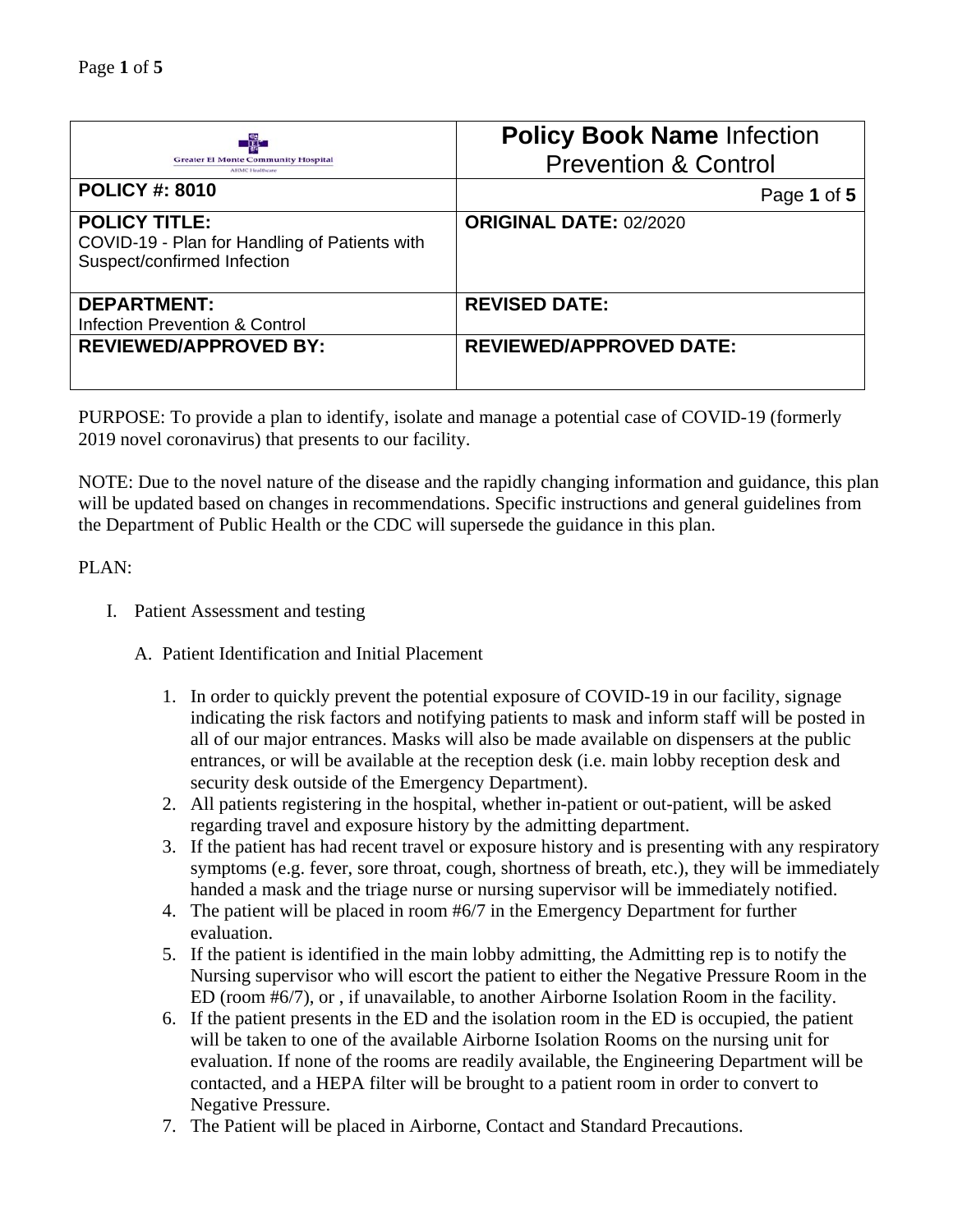# B. Patient Assessment

- 1. Once the patient is placed in an isolation room, the L.A. Department of Public Health Physician Checklist will be used to determine if the patient meets further criteria. The checklist is available in the ED and in the Nursing Supervisor's office in the COVID-19 (Coronavirus) Resource Book.
- 2. The patient will be managed under Airborne, contact and standard precautions and staff will use all of the appropriate PPE when examining this patient, including eye protection, N-95 respirator or PAPR, isolation gown and gloves. A limited/minimum number of staff should be used to provide patient care and only essential staff should enter the patient room (e.g. nursing to draw blood; patient registration to be completed over the phone rather than in person with the admitting rep, etc.). Dedicated HCW will be used when possible.
- 3. If a patient meets the initial criteria, the L. A. County Department of Public Health (LACDPH) will be contacted for further guidance. Contact number is 213-240-7941 for Monday-Friday from 8 am to 5 pm. The after-hours number is 213-974-1234. The numbers are also available on the checklist
- 4. If LACDPH indicates the patient does not meet criteria as a PUI (Person Under Investigation), the patient will be released from isolation and care will proceed as usual.
- 5. If LACDPH indicates the patient does meet criteria, the patient will remain in isolation and will be managed as such.
	- a. A Person Under Investigation (PUI) form will be completed by the nurse assigned to the patient (a copy of the PUI form is located in the COVID-19 resource book).
	- b. Appropriate lab specimens will be obtained on the patient per the LACDPH recommendations and the instructions on the LACDPH checklist (e.g. nasopharyngeal swab, oropharyngeal swab, sputum specimen (if patient is producing) and serum specimen). These labs will only be collected per LACDPH approval.
	- c. Lab collection materials for COVID-19 testing are pre-bagged and available in the lab (lab lead desk area).
	- d. Notify the lab of any specimens submitted for a patient with suspect COVID-19, whether for COVID-19 testing or for other routine testing. Lab will handle all specimens with great caution and use the Biosafety hood and appropriate PPE (e.g. N-95 and eye protection) when performing any tests that may potentially result in aerosolization of particles.
	- e. Continue to evaluate the patient for other alternate diagnoses as clinically indicated.
	- f. Prepare to admit the patient unless otherwise indicated by LACDPH. Ensure airborne infection isolation room is available.
- 6. Once patient is determined as a PUI, the nursing supervisor shall initiate a contact investigation of all who came in close contact with the PUI. The "Suspect Coronavirus Case Initial Contact Log" will be used for tracking (located in the COVID-19 resource book). Close contact includes anyone within 6 feet of the PUI for more than 1 minute or potential contact with a PUI's secretions, dirty hands or tissues.
- 7. All care givers and contacts of the PUI will be tracked using the Coronavirus PUI Care Log (located in the COVID-19 resource book).
- C. Patient Management
	- 1. If admission is necessary or recommended by LACDPH, patient will be masked and transferred to an Airborne Infection Isolation Room.
	- 2. Patient will be placed in Airborne, Contact, and Standard Precautions with eye protection.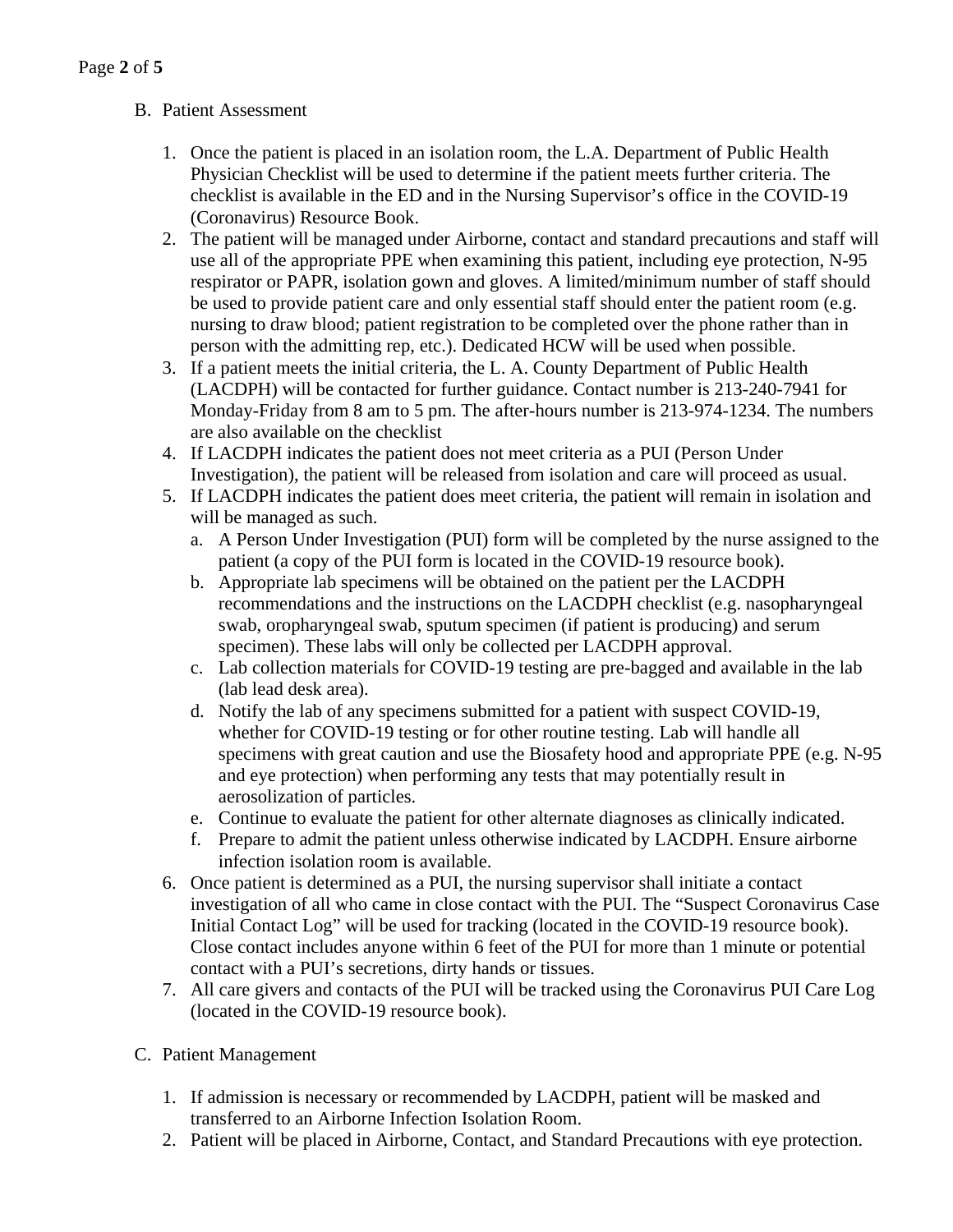- 3. All care givers and contacts of the PUI will be tracked using the Coronavirus PUI Care Log (located in the COVID-19 resource book). Only essential staff should enter the patient room (e.g. nursing to draw blood; patient registration to be completed over the phone rather than in person with the admitting rep, etc.). Dedicated HCW will be used when possible.
- 4. Visitors will be restricted and may be allowed on a case by case basis based on the patient's immediate needs, the recommendations of LACDPH, the clearance of visitor from signs or symptoms of infection, and the visitor's ability to comply with hospital PPE policies, hand hygiene policies, respiratory etiquette and a limitation of movement throughout the facility.
- 5. Patient is not to be discharged nor isolation discontinued without the prior approval of LACDPH
- II. Personal Protective Equipment
	- A. All Patients suspected of having COVID-19 will be asked to wear a surgical or isolation mask at all times, except when they are in an airborne infection isolation room with the door closed.
	- B. Staff that interact with the patient should wear all PPE appropriate for Standard, Airborne and Contact Precautions, including:
		- 1. N-95 mask or PAPR. PAPR's are recommended for high-risk procedures (e.g. intubation, sputum induction, etc.) from the Cardiopulmonary Department. If PAPR is used, they must be thoroughly disinfected after each use.
		- 2. Eye protection (e.g. face shield or safety goggles).
		- 3. Gloves
		- 4. Isolation Gown
	- C. All necessary PPE (N-95, eye protection, isolation gowns and gloves) will be made available outside of the patient room for ease of access for all caregivers.
	- D. Posters regarding the proper donning and doffing of PPE for use for just-in-time training will be made available as needed (copies available in the COVID-19 resource book).

### III. Infection Prevention

- A. Hand Hygiene: Hand hygiene policies are to be strictly adhered to in the care of a PUI. (Including, but not limited to, before patient contact, after patient contact, after removal of PPE and before and after removal and discarding of N-95 mask.) Hand Hygiene may be performed with either soap and water, or with the hospital approved Alcohol-based hand rub.
- B. Precautions: Standard precautions as well as Airborne and Contact Precautions are to be strictly adhered to.
- C. Equipment: Dedicated medical equipment should be used for a PUI. In cases where equipment cannot be dedicated for a PUI, the equipment will be thoroughly cleaned with the Germicidal or bleach wipes available on the unit. Strict adherence to germicidal wet contact time is to be adhered to.
- D. Cleaning: Environmental cleaning and disinfection procedures will be followed carefully. Cleaning will be done either with the Germicidal or bleach wipes, or with the cleaning agent that has an EPA claim for emerging viral pathogens (e.g. our hospital-approved germicidal).
- E. Terminal Cleaning: If patient is transferred or discharged from an isolation room, the room is to be terminally cleaned. The room is first to remain closed for the appropriate air exchange to elapse (e.g. 1-2 hours) prior to cleaning. During cleaning procedures, the Housekeeper is to don full PPE (N-95, eye protection, gloves and isolation gown) and to clean the room with the door closed. After terminally cleaning is complete, the door may be opened and the room returned to service.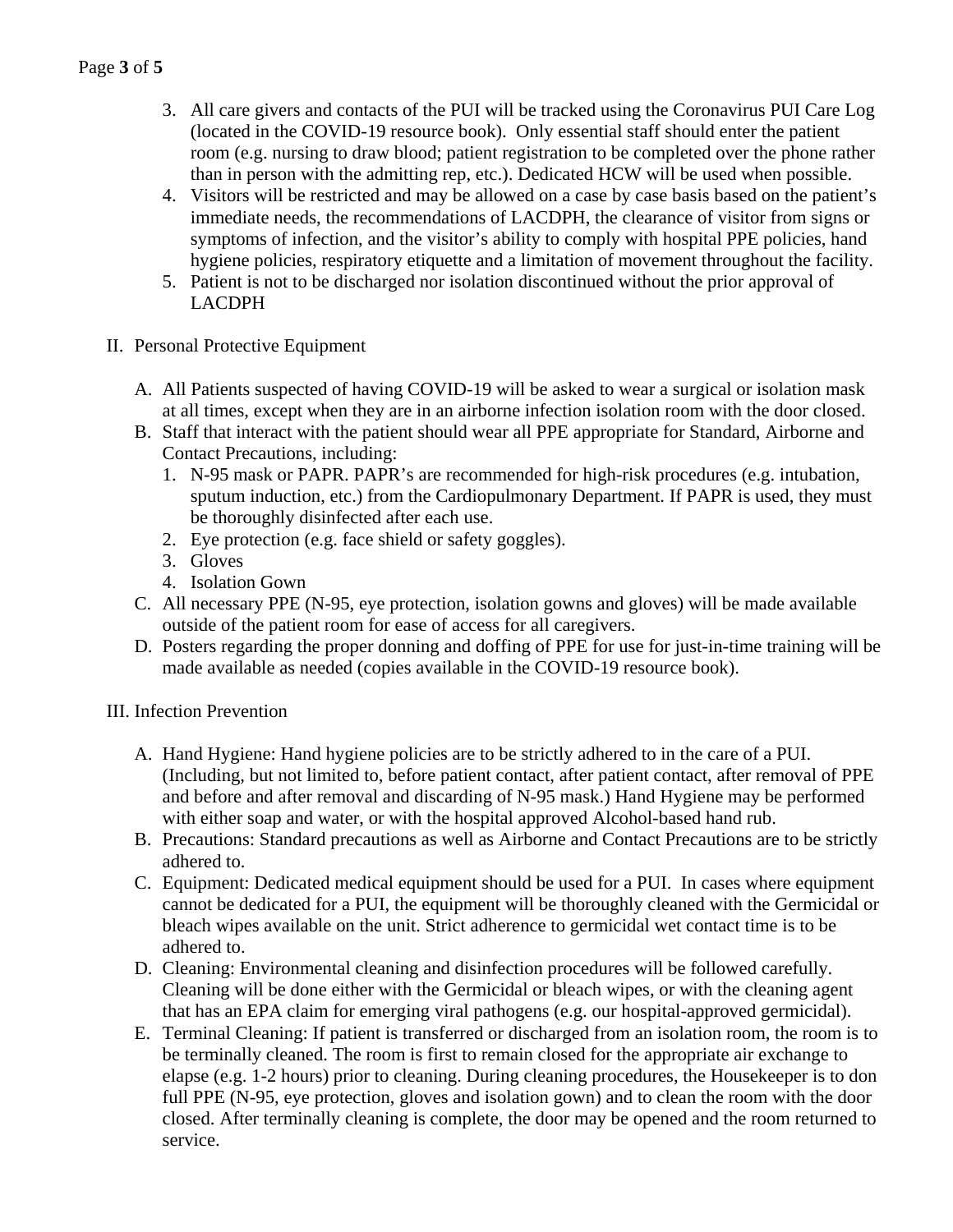## Page **4** of **5**

F. Laundry, Medical waste, and food service will be performed routinely in accordance with hospital policy for Contact and Airborne precautions. Soiled linen and medical waste will be carefully bagged and closed while inside the isolation room to prevent environmental contamination and placed immediately into an appropriate collection container.

### IV. Healthcare Worker (HCW) Monitoring

- A. All Healthcare workers caring for or with exposure to a PUI will be tracked using the Coronavirus PUI care Log (in COVID-19 Resource Book). This will also monitor that appropriate PPE was used for the healthcare worker.
- B. Healthcare workers with exposure to a PUI will be managed according to the "CDC Interim Guidance for Risk Assessment and Public Health Management of Healthcare Personnel with Potential Exposure in a Healthcare Setting to Patients with 2019 Novel Coronavirus."
	- 1. If the PUI is confirmed as positive, or if test results are not expected within 48 hours of exposure, the Healthcare worker will be managed based on level of exposure and may require either active monitoring or self-monitoring.
	- 2. For HCW with medium or high level exposures (refer to guidance document or attached table), they will be placed off of work for 14 days from last exposure and will be reported to the LACDPH. The employee will be called daily by the employee health nurse or designee for monitoring of fever and symptoms. If a healthcare worker reports symptoms, they will be reported to LACDPH for further instructions.
	- 3. For HCW with low risk exposures, they will undergo self-monitoring in which the HCW will check for fever or any respiratory symptoms twice daily with no work restrictions. The HCW will also have their temperature checked by either the employee health nurse or the triage nurse upon reporting to work, prior to starting their assignment. If HCW develops any fever or symptoms, they are to seek prompt medical care.
	- 4. A workers compensation packet will be completed on all employees with a medium to high risk exposure and on HCW with low exposures that develop symptoms. Non-employees (contract personnel, physicians, etc.) will be referred to their employers for follow-up.

Definitions and Acronyms:

- 1. COVID-19: The coronavirus formerly referred to as the 2019 novel coronavirus.
- 2. LACDPH: Los Angeles County Department of Public Health
- 3. CDC: Centers for Disease Control and Prevention
- 4. PUI: Person Under Investigation (for COVID-19)
- 5. PAPR: Powered Air Purifying Respirator
- 6. PPE: Personal Protective Equipment
- 7. HCW: Healthcare worker (includes all paid, contracted and un-paid workers in the facility)

#### References:

- 1. Los Angeles County Department of Public Health 2019 Novel Coronavirus Physician Checklist  $(v.2 - 4 - 20)$
- 2. Interim Infection Prevention and Control Recommendations for Patients with Confirmed 2019 Novel Coronavirus (2019-nCoV) or Persons Under Investigation for 2019-nCoV in Healthcare Settings. Centers for Disease Control and Prevention, 2-3-2020.
- 3. Interim U.S. Guidance for Risk Assessment and Public Health Management of Healthcare Personnel with Potential Exposure in a Healthcare Setting to Patients with 2019 Novel Coronavirus (2019-nCoV). Centers for Disease Control and Prevention, 2/9/2020.